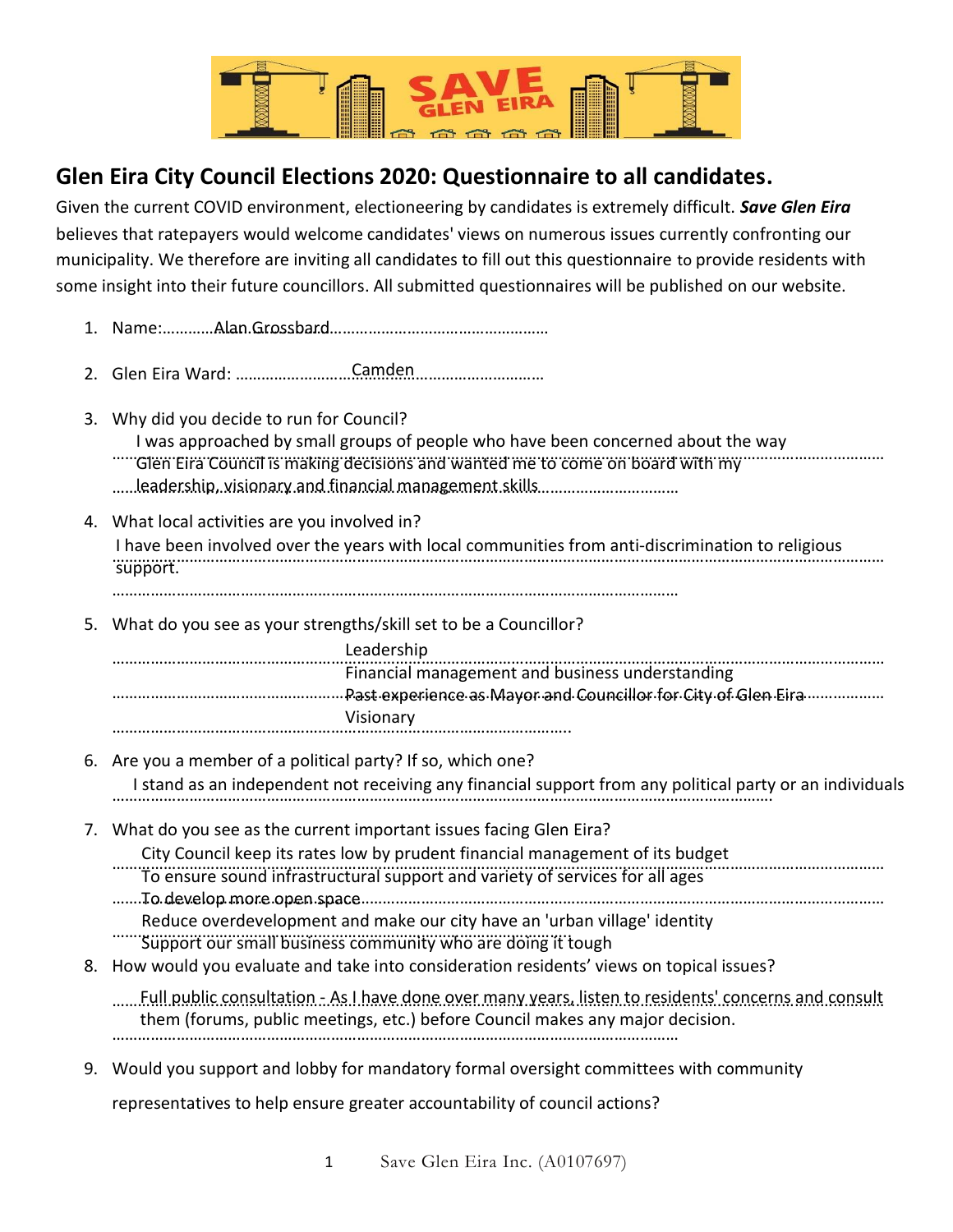

……………………………………………………………………………………………………………………………………………………………… In my brochure distributed to residents - the 1st point is 'Open and accountable Council'. I can show this …………………………………………………………………………………………………………………… from my past experience.

- 10. Would you support the banning of political donations from developers, as in NSW? ……………………………………………………………………………………………………………………………………………………………… Absolutely. In my time on Council I have NEVER been offered political donations.
	- ……………………………………………………………………………………………………………………
- 11. Our planning provisions require Councils to balance important and often competing issues How would you prioritise the following issues? (Rank: **High/Medium/Low**)
	- Prioritise purchase of new open space in areas of lesser open space. ………………… H

|                                                                                                                                                                                        |                                                                                         | Protection of residential amenity.                                   | н                                       |  |
|----------------------------------------------------------------------------------------------------------------------------------------------------------------------------------------|-----------------------------------------------------------------------------------------|----------------------------------------------------------------------|-----------------------------------------|--|
|                                                                                                                                                                                        |                                                                                         | Economic activity through construction and development.              | Unsure of meaning                       |  |
|                                                                                                                                                                                        |                                                                                         | Heritage conservation                                                | H                                       |  |
|                                                                                                                                                                                        |                                                                                         | Housing affordability and social justice.                            | H                                       |  |
|                                                                                                                                                                                        |                                                                                         | Medium rise infill in low rise streets abutting low rise residences. | M                                       |  |
|                                                                                                                                                                                        |                                                                                         | Protecting communities, small local businesses & shopping strips.    | н                                       |  |
|                                                                                                                                                                                        |                                                                                         | Sustainable initiatives                                              | н                                       |  |
|                                                                                                                                                                                        |                                                                                         | Protecting fauna corridors and biodiversity                          | Н                                       |  |
|                                                                                                                                                                                        |                                                                                         | High-rise development in Activity Centres.                           | $L$ to M depenednt on the               |  |
|                                                                                                                                                                                        |                                                                                         | Increasing the tree canopy                                           | positioning<br>H                        |  |
|                                                                                                                                                                                        |                                                                                         | Support for council initiative cultural events                       | н                                       |  |
|                                                                                                                                                                                        |                                                                                         | Inclusion of affordable/social housing in new developments.          | M                                       |  |
|                                                                                                                                                                                        |                                                                                         | Support for new bike or pedestrian paths through Glen Eira.          | Depends on where they are<br>positioned |  |
|                                                                                                                                                                                        | Support for Council initiatives to reduce carbon footprint (Council & Residential)<br>н |                                                                      |                                         |  |
|                                                                                                                                                                                        | Support for creation of deliberative community panels for all major projects/budgets    |                                                                      |                                         |  |
|                                                                                                                                                                                        |                                                                                         |                                                                      | н                                       |  |
| 12. Is the current residential development adequately making provision for affordable housing?<br>I need to research this matter before making a justifiable and quantifiable response |                                                                                         |                                                                      |                                         |  |
|                                                                                                                                                                                        |                                                                                         |                                                                      |                                         |  |

………………………………………………………………………………………………………………………………………………………………………………